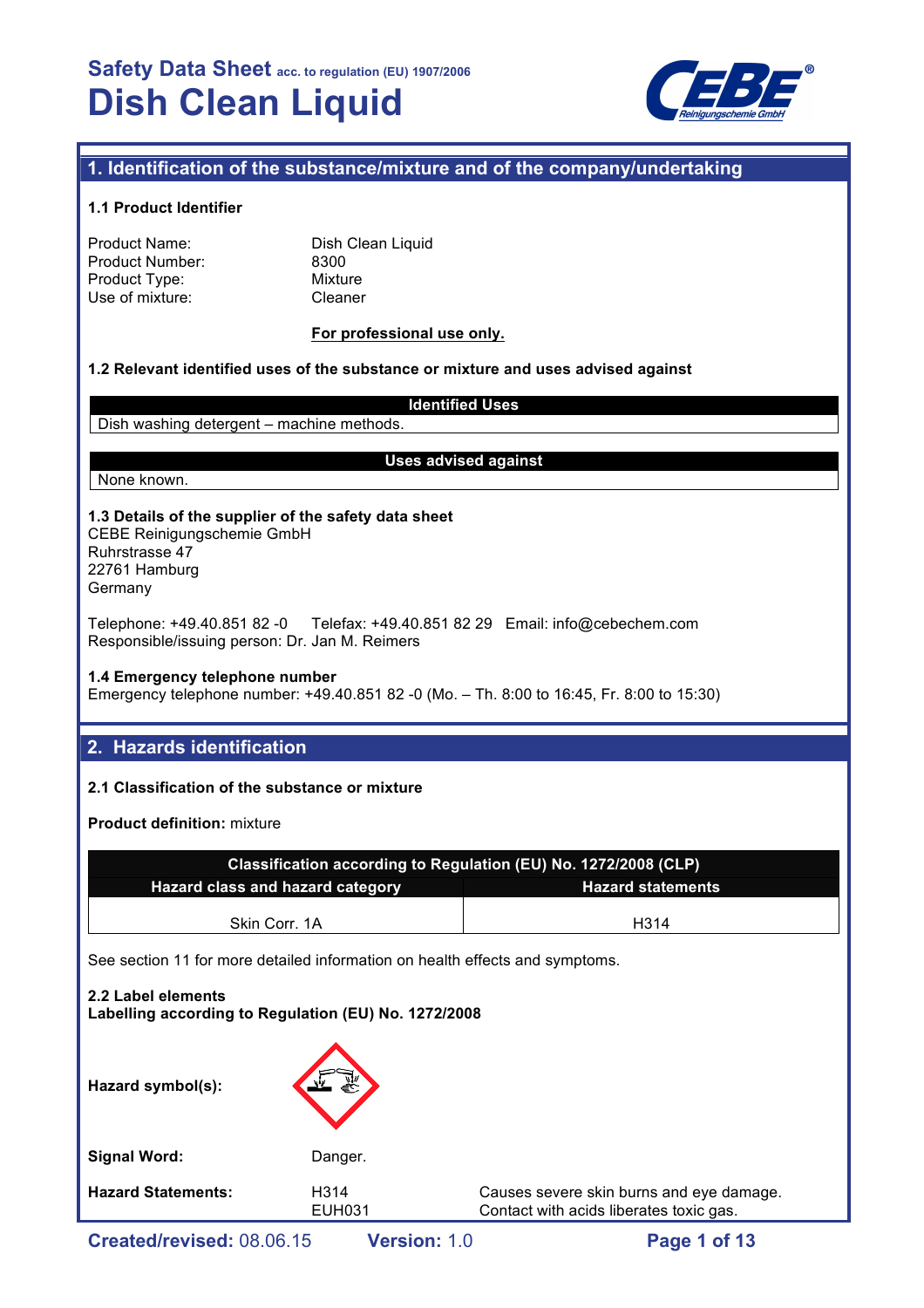

#### **Precautionary Statements:**

| <b>Prevention:</b>                   | P260<br>P <sub>264</sub><br>P <sub>280</sub> | Do not breathe vapours/spray.<br>Wash hands thoroughly after handling.<br>Wear protective gloves/protective clothing/eye<br>protection/face protection. |
|--------------------------------------|----------------------------------------------|---------------------------------------------------------------------------------------------------------------------------------------------------------|
| <b>Reaction:</b>                     | P303+P361+P353                               | IF ON SKIN (or hair): Remove/Take off immediately<br>all contaminated clothing. Rinse skin with<br>water/shower.                                        |
|                                      | P305+P351+P338                               | IF IN EYES: Rinse cautiously with water for several<br>minutes. Remove contact lenses, if present and<br>easy to do. Continue rinsing.                  |
|                                      | P301+P330+P331                               | IF SWALLOWED: rinse mouth. Do NOT induce<br>Vomiting.                                                                                                   |
|                                      | P310                                         | Immediately call a POISON CENTER or<br>doctor/physician.                                                                                                |
|                                      | P304+P340                                    | IF INHALED: Remove victim to fresh air and keep at<br>rest in a position comfortable for breathing.                                                     |
| Storage:                             | P405                                         | Store locked up.                                                                                                                                        |
| Disposal:                            | None.                                        |                                                                                                                                                         |
| Additional labelling elements: None. |                                              |                                                                                                                                                         |
| 2.3 Other hazards                    |                                              |                                                                                                                                                         |

**Other hazards that do not lead to a classification:** Not applicable.

## **3. Composition/information on ingredients**

#### **3.2 Mixtures**

| <b>Hazardous</b><br><b>Components</b> | <b>Identifiers</b>                                           | $Wt.-\%$  | <b>Classifcation</b><br>(EU) 1272/2008                                              |
|---------------------------------------|--------------------------------------------------------------|-----------|-------------------------------------------------------------------------------------|
| Potassium hydroxide                   | REACH#: 01-2119487136-33<br>EG: 215-181-3<br>CAS: 1310-58-3  | $5 - 10%$ | Met. Corr. 1, H290<br>Skin Corr. 1A, H314<br>Eye Dam. 1, H318<br>Acute Tox. 4, H302 |
| Sodium hypochlorite<br>solution       | REACH: 01-2119488154-34<br>CAS: 7681-52-9<br>$EG: 231-668-3$ | $1 - 5%$  | Met. Corr. 1, H290<br>Skin Corr. 1B, H314<br>Aquatic Acute 1, H400<br><b>EUH031</b> |
|                                       |                                                              |           |                                                                                     |

See section 16 for the full wording of the above mentioned H-statements.

At the time of creation of this data sheet no further ingredients were classified as hazardous to health or environment or were contained in concentrations that did not mandate their mention in this section.

**4. First aid measures**

**Created/revised:** 08.06.15 **Version:** 1.0 **Page 2 of 13**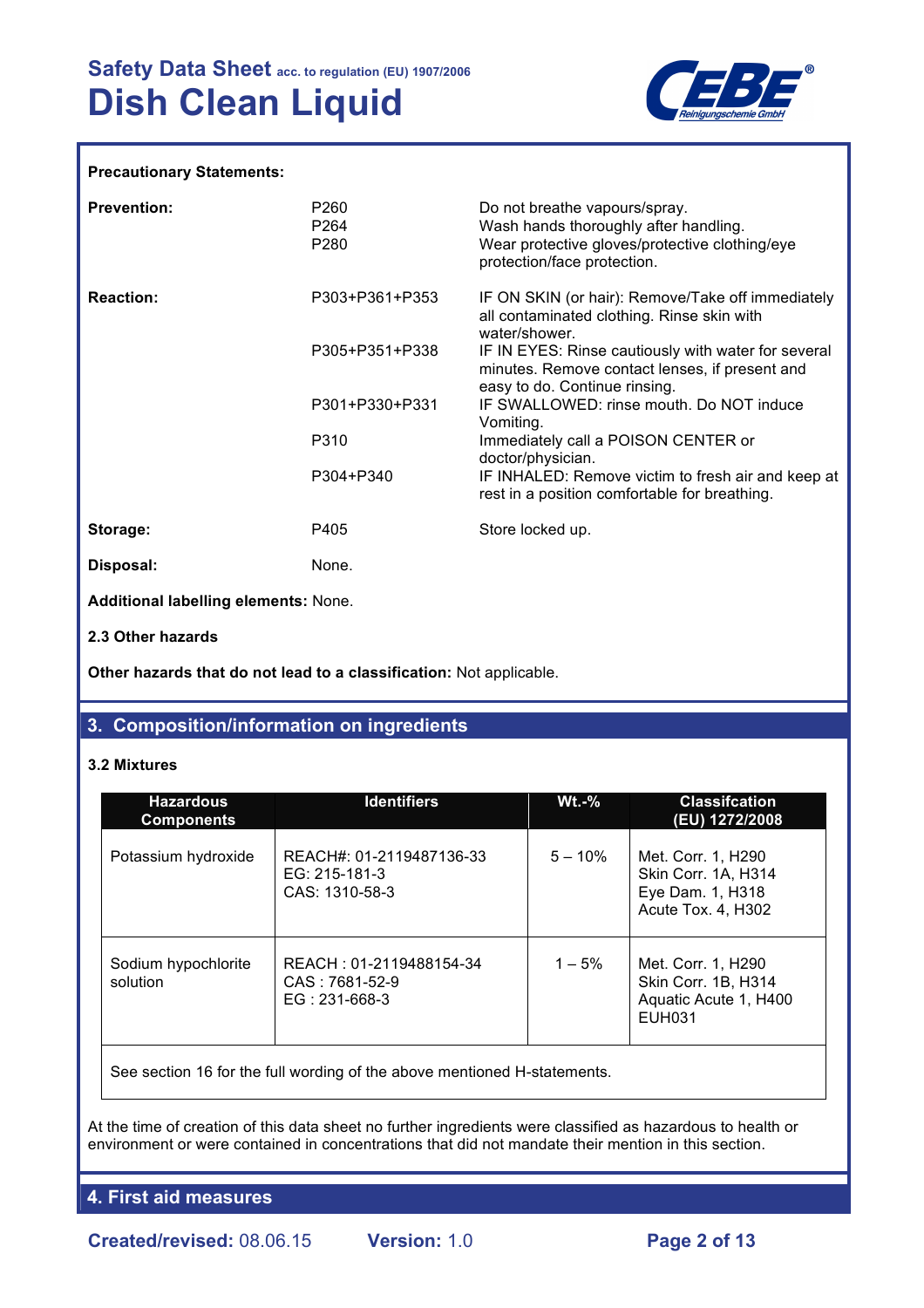

#### **4.1 Description of first aid measures**

**Eye contact:** Immediately flush eyes with plenty of water, occasionally lifting the upper and lower eyelids. Check for and remove any contact lenses. Continue to rinse for at least 10 minutes. Get medical attention if adverse health effects persist or are severe.

**Inhalation:** Get medical attention immediately. Remove victim to fresh air and keep at rest in a position comfortable for breathing. If it is suspected that fumes are still present, the rescuer must wear an appropriate mask or self-contained breathing apparatus. In the absence of or irregular breathing, or respiratory arrest occurs artificial respiration by trained personnel or provide oxygen. For the first person providing aid it can be dangerous to give mouth-to-mouth resuscitation. If unconscious place in recovery position and seek immediate medical attention. Maintain an open airway. Loosen tight clothing (eg. a collar, tie, belt, or waistband). In case of inhalation of combustion products, symptoms may be delayed.

**Skin contact:** Get medical attention immediately. Flush contaminated skin with plenty of water. Remove contaminated clothing and shoes. Wash contaminated clothing thoroughly with water before you take them off or wear gloves. Continue to rinse for at least 10 minutes. Chemical burns must be treated promptly by a physician. Wash clothing before reuse. Clean shoes thoroughly before reuse.

**Ingestion:** Get medical attention immediately. Wash out mouth with water. Remove denture prosthesis if any. Remove victim to fresh air and keep at rest in a position comfortable for breathing. Do not induce vomiting unless directed to do so by medical personnel. Should vomiting occur, keep head low so that vomit does not enter the lungs. Chemical burns must be treated promptly by a physician. Never give anything to an unconscious person by mouth. If unconscious, place in recovery position and seek immediate medical attention. Maintain an open airway. Loosen tight clothing (eg. a collar, tie, belt or waistband).

**Protection of first-aiders:** No action shall be taken involving any personal risk or without suitable training. If it is suspected that fumes are still present, the rescuer must wear an appropriate mask or self-contained breathing apparatus. For the first person providing aid it can be dangerous to give mouth-to-mouth resuscitation. Wash contaminated clothing thoroughly with water before you take them off or wear gloves.

### **4.2 Most important symptoms and effects, both acute and delayed**

#### **Potential acute health effects**

**Eye contact:** Corrosive to eyes. Causes burns. **Inhalation:** No known significant effects or critical hazards. **Skin contact:** Corrosive to the skin. Causes burns. **Ingestion:** Harmful if swallowed. May cause burns to mouth, throat and stomach.

#### **Signs / symptoms of overexposure**

**Eye contact:** Adverse symptoms may include pain, tearing, redness.

**Inhalation:** No specific data.

**Skin contact:** Adverse symptoms may include the following: pain or irritation, redness. Blistering may occur. **Ingestion:** Adverse symptoms may include: stomach pain.

#### **4.3 Indication of any immediate medical attention and special treatment needed**

**Indications for the physician:** Treat symptomatically. If larger amounts have been swallowed or inhaled consult specialist for poisoning.

**Special treatement:** No special treatment.

## **5. Fire fighting measures**

#### **5.1 Extinguishing media**

**Suitable extinguishing media:** Use an extinguishing agent suitable for the surrounding fire.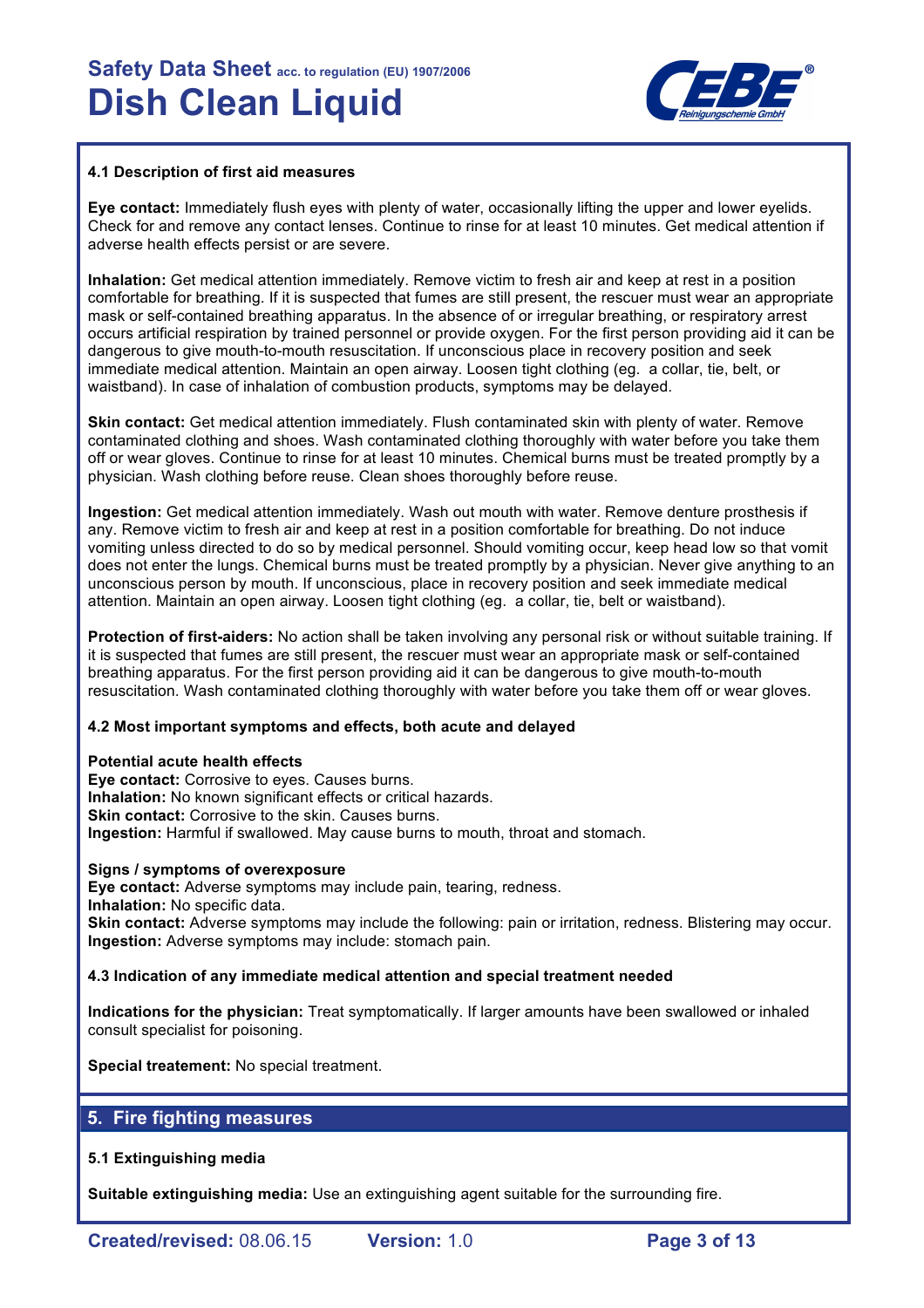

**Unsuitable extinguishing media:** None known.

#### **5.2 Special hazards arising from the substance or mixture**

**Hazards from the substance or mixture**: In a fire or if heated, a pressure increase will occur and the container may burst.

**Hazardous combustion products:** Decomposition products may include the following materials: carbon dioxide, carbon monoxide, hydrochloric acid (HCl).

#### **5.3 Advice for firefighters**

**Special precautions for fire- fighters:** In case of fire the scene cordon immediately removing all persons from the danger area. No action shall be taken involving any personal risk or without suitable training. Move containers from fire area if safe to do so. Spray fire-exposed containers with water to cool.

**Special protective equipment for firefighters:** Fire fighters should wear proper protective equipment.

## **6. Accidental release measures**

#### **6.1 Personal precautions, protective equipment and emergency procedures**

**For persons that are not emergency technicians:** No action shall be taken involving any personal risk or without suitable training. Evacuate surrounding areas. Keep unnecessary and unprotected personnel from entering. Do not touch or walk through spilled material. Avoid breathing vapor or mist. Ensure adequate ventilation. In case of insufficient ventilation wear suitable respiratory equipment. Put on appropriate personal protective equipment.

**For first aid personel in case of emergency:** If protective equipment/clothing is needed in case of accidental release, Section 8 should be consulted for appropriate and inappropriate materials. See section 8 for further information on hygiene measures.

#### **6.2 Environmental precautions**

Avoid the proliferation and dispersal of spilled material and contact with soil, waterways, drains and sewers. Inform the relevant authorities if the product was caused by environmental pollution (sewers, waterways, soil or air).

#### **6.3 Methods and materials for containment and cleaning up**

**Small spill:** Dilute with plenty of water. Absorb with an inert material and place in an appropriate waste disposal.

**Large spill:** avoid entry into sewers, water courses, basements, or confined areas.Collect spilt material using non-flammable absorption agent (eg. sand, earth, vermiculite or diatomaceous earth) and hand it in for disposal according to local regulations in an appropriate container (see section 13).

#### **6.4 Reference to other sections**

See Section 1 for emergency contact information. See Section 8 for information on appropriate personal protective equipment. See Section 13 for additional waste treatment information.

## **7. Handling and storage**

The information in this section contains generic advice and guidance. The list of Identified Uses in Section 1 should be consulted for any exposure scenario or when exposure scenarios on the available applicationspecific information.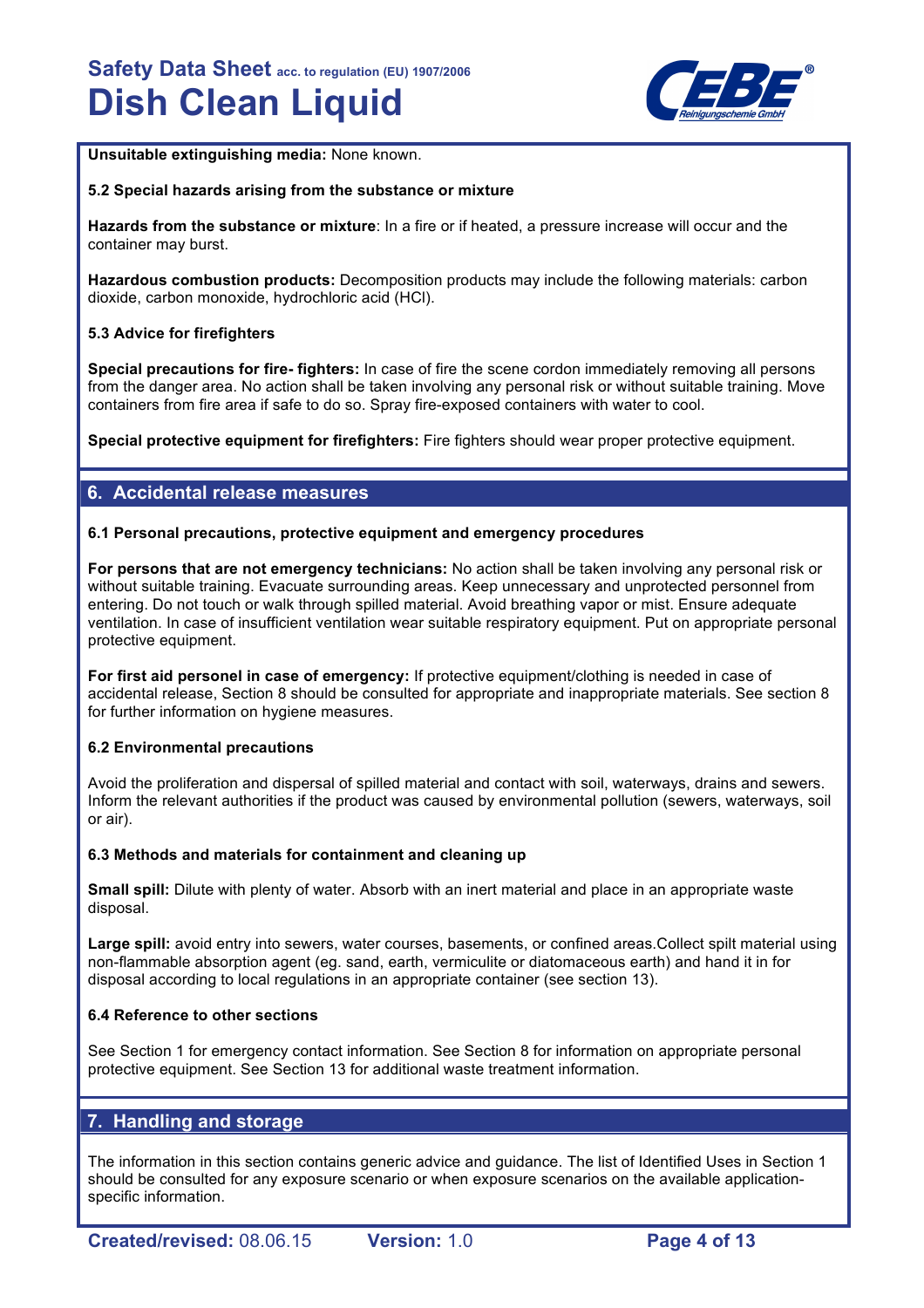

## **7.1 Precautions for safe handling**

**Protective measures:** Put on appropriate personal protective equipment (see Section 8). Do not get in eyes or on skin or on clothing. Do not breathe vapor or mist. Do not ingest. If the material is a risk for the respiratory system in normal use, use only with adequate ventilation or wear appropriate respirator. Keep in the original container or an approved alternative container, which was made from a compatible material. Keep the container tightly closed when not in use. Keep away from acids. Empty containers retain product residue and can be dangerous. Do not reuse container.

**Advice on general occupational hygiene:** Eating, drinking and smoking should be prohibited in areas where this material is handled, stored and processed. After use or contact with the substance immediately wash hands and face especially before eating, drinking and smoking. Remove contaminated clothing and protective equipment before entering eating areas. See Section 8 for additional information on hygiene measures.

### **7.2 Conditions for safe storage, including any incompatibilities**

Store between the following temperatures: 0 to 40°C (32 to 104°F). Store in accordance with local regulations. Keep only in original container. Protect from direct sunlight. Store in a dry, cool and wellventilated area, away from incompatible materials (see section 10) and do not store with food and drink. Hold container tightly closed and sealed until ready to use. Containers that have been opened must be carefully resealed and kept upright to prevent leakage. Do not store in unlabelled containers. Use appropriate container to avoid environmental contamination.

### **7.3 Specific end use(s)**

**Recommendations:** No information available.

## **8. Exposure controls/personal protection**

The information in this section contains generic advice and guidance. The list of Identified Uses in Section 1 should be consulted for any exposure scenario or when exposure scenarios on the available applicationspecific information.

#### **8.1 Control parameters**

#### **Occupational exposure limit values**

| <b>Name of substance</b>     | <b>Exposure limit value</b>                                                                                                                                |
|------------------------------|------------------------------------------------------------------------------------------------------------------------------------------------------------|
| Sodium hypochlorite solution | <b>TRWEL</b><br>1,5 mg/m <sup>3</sup> , 0,5 ml/m <sup>3</sup><br>1(I); DFG, EU, Y<br>IOELV, Short-term value: 1,5 mg/m <sup>3</sup> , 0,5 ml/ <sup>3</sup> |

#### **Recommended monitoring procedures**

If this product contains ingredients with exposure limits, monitoring procedures are personal, (related to workplace) or biological monitoring may be required to determine the effectiveness of the ventilation or other control measures and / or the necessity to use respiratory protective equipment. Reference should be made to European Standard EN 689 for methods for the assessment of exposure by inhalation to chemical agents and national guidance documents for methods for the determination of hazardous substances.

#### **Derived effect levels**

Derived No Effect Level - DNEL values: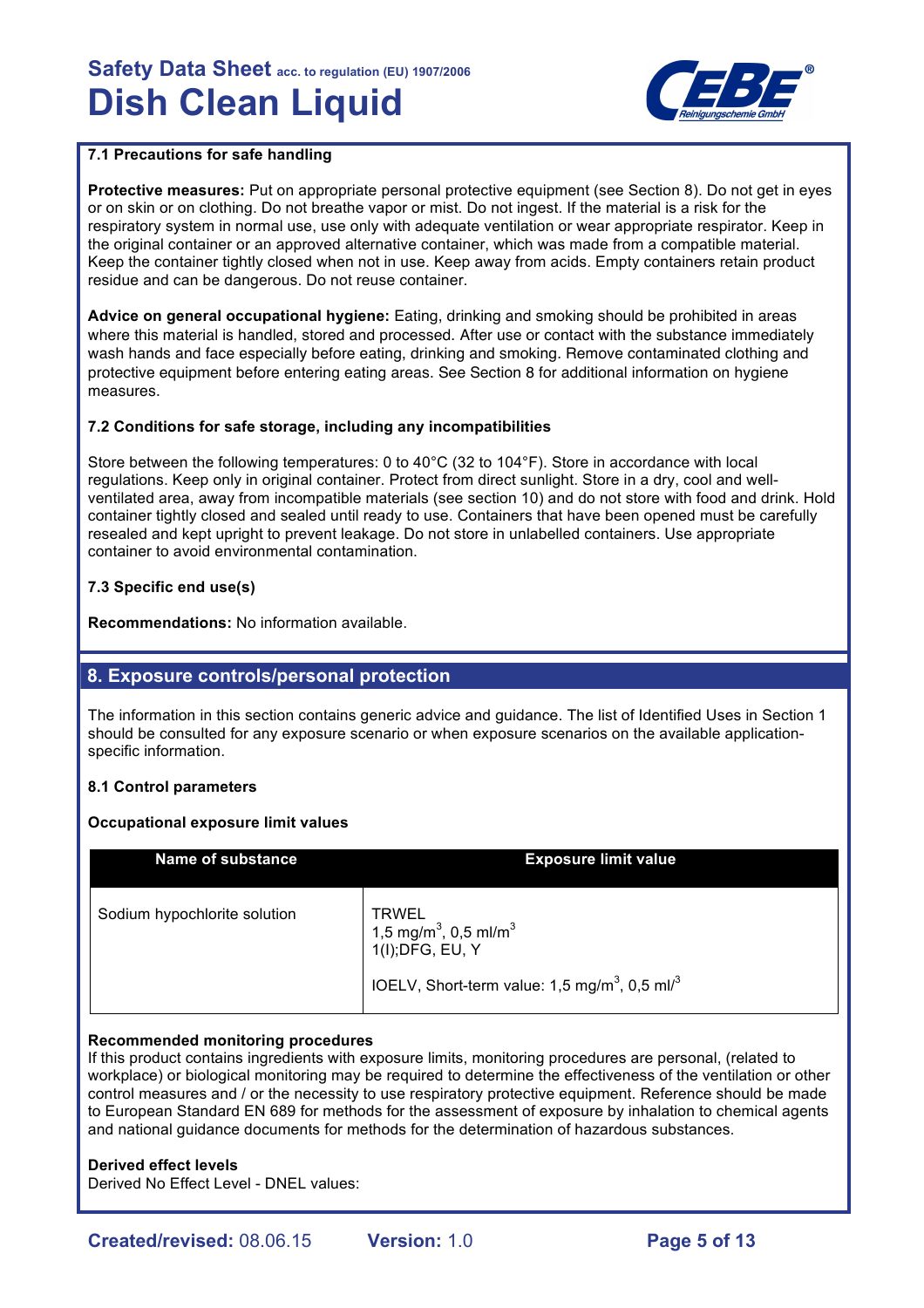

#### Sodium hypochlorite:

Long-term inhalation / local 1.55mg / m3 professionally Long-term inhalation / systemic 1.55 mg / m3 professionally Short-term inhalation / local 3.1mg / m3 professionally Short-term inhalation / systemically 3.1 mg / m3 professionally

Long-term inhalation / locally 1.55 mg / m3 general Long-term inhalation / systemic 1.55 mg / m3 general Short-term inhalation / locally 3.1 mg / m3 general Short-term inhalation / systemically 3.1 mg / m3 general Long-term oral / systemic 0.26 mg / kg bw / day in general

### **Predicted effect concentrations**

Predicted No Effect Concentration - PNEC:

Sodium hypochlorite: Freshwater: 0.00021 mg / l Marine: 0.000042 mg / l

#### **8.2 Limitation and monitoring of exposure**

**Appropriate technical controls:** No special ventilation requirements. Good general ventilation should be sufficient to control worker exposure to airborne contaminants. If this product contains ingredients with exposure limits, use process enclosures, local exhaust ventilation or other engineering controls to keep worker exposure below any recommended or statutory limits.

#### **Personal protective measures**

**Hygiene measures:** Wash hands, forearms, and face thoroughly after handling chemical products and at the end of the working day as well as before eating, smoking, and using the toilet. Use appropriate techniques to remove potentially contaminated clothing. Wash contaminated clothing before reusing. Ensure that eyewash stations and safety showers are close to the work area.

**Eye protection / face protection (EN 166):** Goggles, chemical goggles or full-face shield.

Hand protection (EN 374): Protective gloves made of nitrile, for example, Camatril<sup>®</sup> 730 from KCL GmbH (see section 16). Penetration time> 8 hours.

**Skin protection (EN 14605):** Before handling this product the personal protective equipment should be selected on the basis of the task and the associated risks to be carried out and approved by a specialist.

**Other skin protection:** Appropriate footwear and any additional skin protection measures based on the task being performed and the risks involved and should be approved by a specialist.

**Respiratory protection (EN 143, 14387):** Under normal and intended conditions of product use no respirator is required. If workers are exposed to concentrations above the exposure limit, they must use appropriate, certified respirators.

### **Thermal hazards:** Not applicable.

**Delimitation and monitoring of the environmental exposition:** Emissions from ventilation or work process equipment should be checked to ensure they comply with the requirements of environmental protection legislation. In some cases, fume scrubbers, filters or engineering modifications to the process equipment will be necessary to reduce emissions to acceptable levels.

## **9. Physical and chemical properties**

**9.1 Information on basic physical and chemical properties**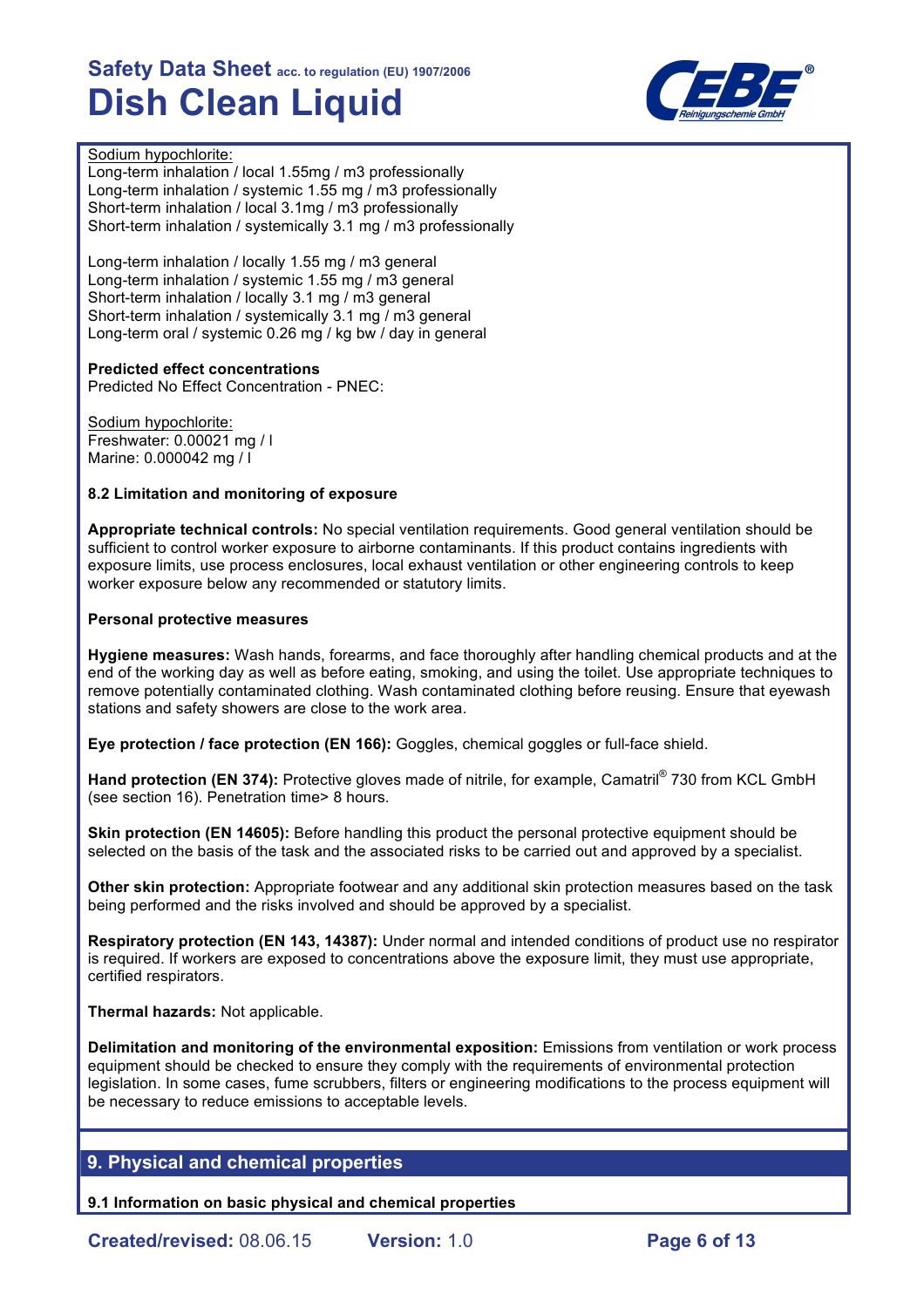

| a)           | Appearance:                                                         | Form: liquid | Color: colorless                                                                              |
|--------------|---------------------------------------------------------------------|--------------|-----------------------------------------------------------------------------------------------|
| b)           | Odor: like chlorine                                                 |              |                                                                                               |
| c)           |                                                                     |              | <b>Odor threshold:</b> Not applicable and/or not determined for this mixture                  |
| d)           | <b>pH:</b> $13.5 \pm 0.5$ at 20°C                                   |              |                                                                                               |
| e)           |                                                                     |              | Freezing/melting point: Not applicable and/or not determined for this mixture                 |
| f            |                                                                     |              | Boiling point/boiling range: Not applicable and/or not determined for this mixture            |
| g)           |                                                                     |              | Flash point: Not applicable and/or not determined for this mixture                            |
| h)           |                                                                     |              | <b>Evaporation rate:</b> Not applicable and/or not determined for this mixture                |
| i)           |                                                                     |              | Flammability (solid, gas): Not applicable and/or not determined for this mixture              |
| j)           |                                                                     |              | Upper/lower explosion limit: Not applicable and/or not determined for this mixture            |
| k)           |                                                                     |              | Vapor pressure: Not applicable and/or not determined for this mixture                         |
| I)           |                                                                     |              | Relative vapor density: Not applicable and/or not determined for this mixture                 |
| m)           | <b>Density:</b> $1.225 - 1.245$ g/cm <sup>3</sup>                   |              |                                                                                               |
| n)           | <b>Solubility</b> easily soluble in the following substances: water |              |                                                                                               |
| $\mathsf{o}$ |                                                                     |              | partition coefficient: n-octanol/water: Not applicable and/or not determined for this mixture |
| p)           |                                                                     |              | Ignition temperature: Not applicable and/or not determined for this mixture                   |
| q)           |                                                                     |              | Thermal decomposition: Not applicable and/or not determined for this mixture                  |
| r)           |                                                                     |              | Viscositiy, dynamic: Not applicable and/or not determined for this mixture                    |

- **s) Explosive properties:** Not applicable and/or not determined for this mixture
- **t) Oxidizing properties:** Not applicable and/or not determined for this mixture

#### **9.2 Other information**

No further information available.

## **10. Stability and reactivity**

#### **10.1 Reactivity**

Violent reaction takes place with acids under formation of toxic chlorine gas.

#### **10.2 Chemical stability**

The product is stable.

### **10.3 Possibility of hazardous reactions**

Dangerous reactions will not occur under normal storage conditions and under normal use.

## **10.4 Conditions to avoid**

No specific data.

#### **10.5 Incompatible materials**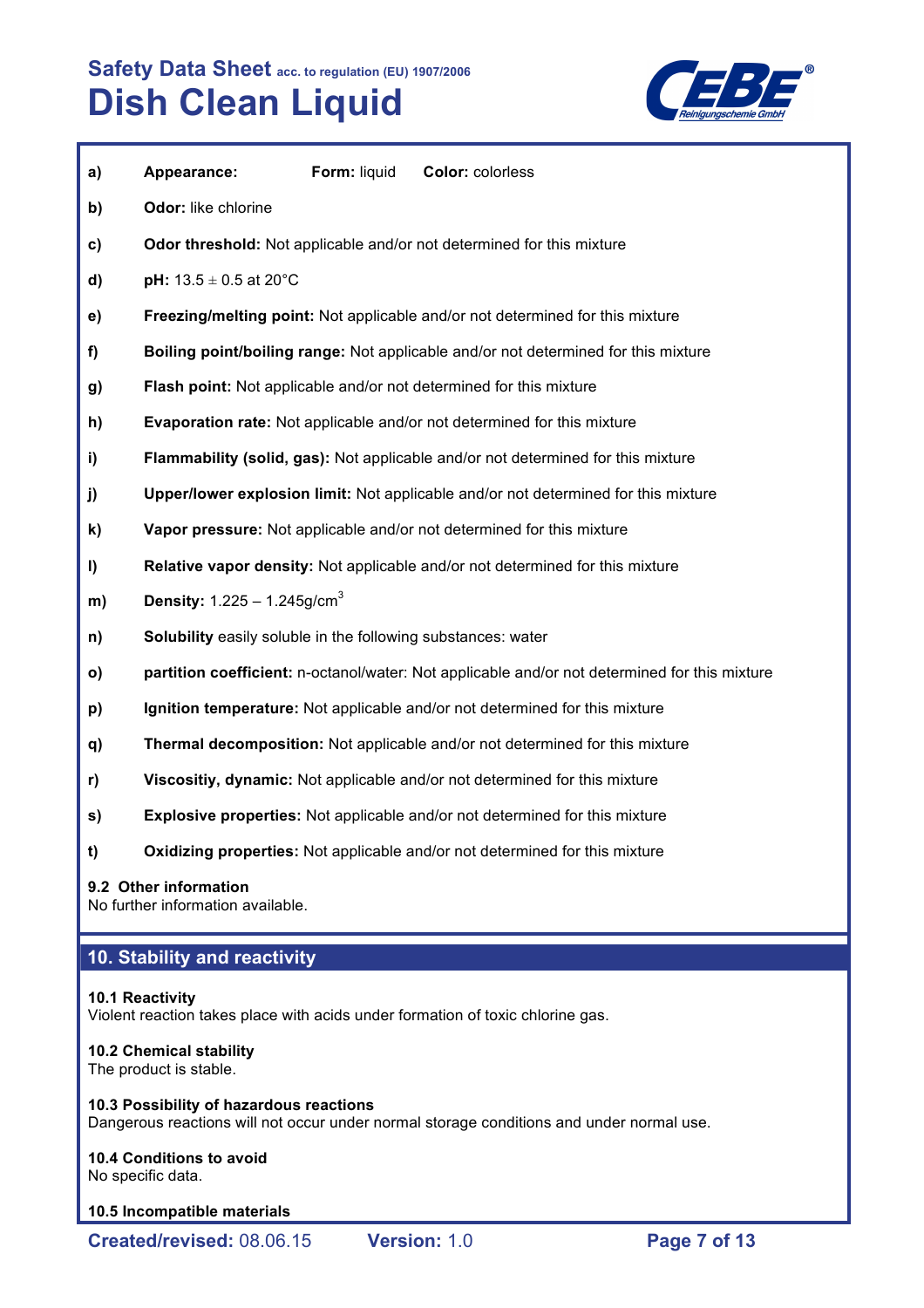

Evolution of hydrogen on contact with base metals (eg, zinc, iron, aluminum). Toxic chlorine gas on contact with acids.

### **10.6 Hazardous decomposition products**

Under normal conditions of storage and use, hazardous decomposition products should not be produced.

## **11. Toxicological information**

## **11.1 Information on toxicological effects**

**a) acute toxicity:**

| Name of<br><b>Substance</b>     | <b>Result</b>          | <b>Species</b> | <b>Dose</b>                  | <b>Exposition</b> |
|---------------------------------|------------------------|----------------|------------------------------|-------------------|
| Potassium hydroxide             | $LD_{50}$ Oral         | Rat            | 365 mg/kg                    | -                 |
| Sodium hypochlorite<br>solution | $LD_{50}$<br>$LD_{50}$ | Rat<br>Rat     | >2,000 mg/kg<br>>2.000 mg/kg | -<br>-            |

**Conclusion/Summary:** Not determined for this mixture.

### **b) Irritation to skin; c) Irritation to eyes; d) Sensitisation**

| Name of<br><b>Substance</b>     | <b>Result</b>                                                                                                                                | <b>Species</b> | <b>Points</b> | <b>Exposition</b> | <b>Observation</b> |
|---------------------------------|----------------------------------------------------------------------------------------------------------------------------------------------|----------------|---------------|-------------------|--------------------|
| Potassium hydroxide             | Skin: Strong<br>caustic effect on<br>skin and mucous<br>membranes<br>Eye: Strong caustic<br>Sensitization: No<br>sensitizing effect<br>known |                |               |                   |                    |
| Sodium hypochlorite<br>solution | Skin: Irritant to skin<br>and mucous<br>membranes                                                                                            |                |               |                   |                    |
|                                 | Eye: Causes<br>serious eye<br>damage<br>Sensitization:<br>Sensitive persons<br>by skin contact                                               |                |               |                   |                    |

**Conclusion / Summary:** Causes burns.

**e) Germ cell mutagenicity:**

**Conclusion / Summary:** No known significant effects or critical hazards.

**f) carcinogenicity: Conclusion / Summary:** No known significant effects or critical hazards.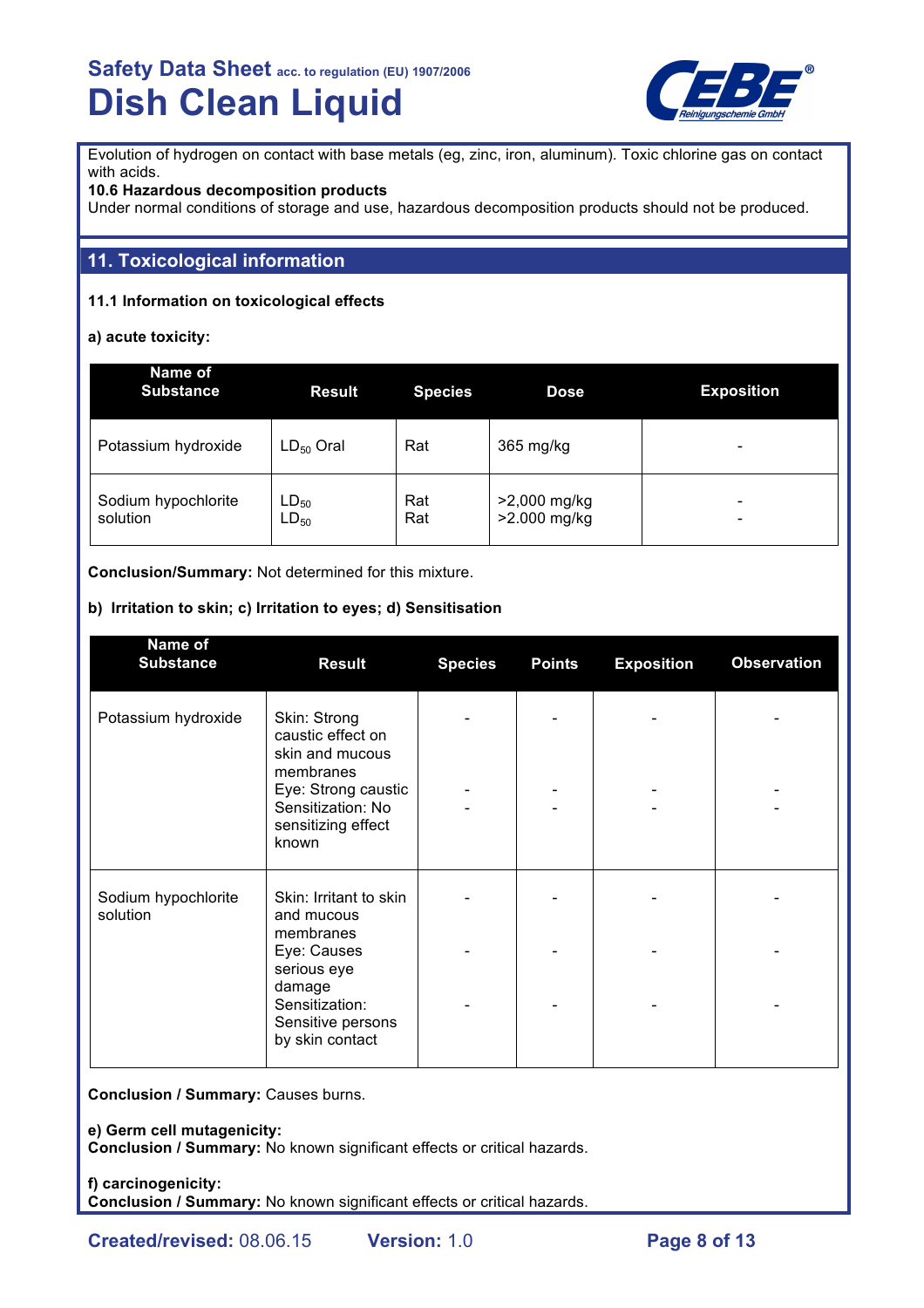

### **g) reproductive toxicity:**

**Conclusion / Summary:** No known significant effects or critical hazards.

**h) specific target organ toxicity single exposure Conclusion / Summary:** No known significant effects or critical hazards.

**i) specific target organ toxicity after repeated exposure Conclusion / Summary:** No known significant effects or critical hazards.

**j) Aspiration hazard Conclusion / Summary:** No known significant effects or critical hazards.

#### **Teratogenicity**

**Conclusion / Summary:** No known significant effects or critical hazards. **Information on the likely routes of exposure**: No known significant effects or critical hazards.

#### **Potential acute health effects**

**Inhalation:** Contact with acids causes the formation and release of toxic chlorine gas. **Ingestion:** May cause burns to mouth, throat and stomach. Harmful if swallowed. **Skin contact:** Corrosive to the skin. **Eye contact:** Corrosive to eyes. Risk of serious damage to eyes.

#### **Symptoms related to the physical, chemical and toxicological characteristics**

**Inhalation:** No specific data. **Ingestion:** Adverse symptoms may include: stomach pain **Skin contact:** Adverse symptoms may include: pain or irritation redness. Blistering may occur. **Eye contact:** Adverse symptoms may include pain, tearing, redness

#### **Delayed and immediate effects and also chronic effects from short and long term exposure**

**Short term exposure**

**Potential immediate effects:** Not determined for the mixture. **Potential delayed effects:** Not determined for the mixture.

**Long-term exposure**

**Potential immediate effects:** Not determined for the mixture. **Potential delayed effects:** Not determined for the mixture.

**Potential chronic health effects**

**Conclusion / Summary: Not determined for the mixture.**

**General:** No known significant effects or critical hazards. **Carcinogenicity:** No known significant effects or critical hazards. **Mutagenicity:** No known significant effects or critical hazards. **Teratogenicity:** No known significant effects or critical hazards. **Developmental effects:** No known significant effects or critical hazards. **Fertility effects:** No known significant effects or critical hazards.

**Other information:** Not determined for the preparation.

## **12. Ecological information**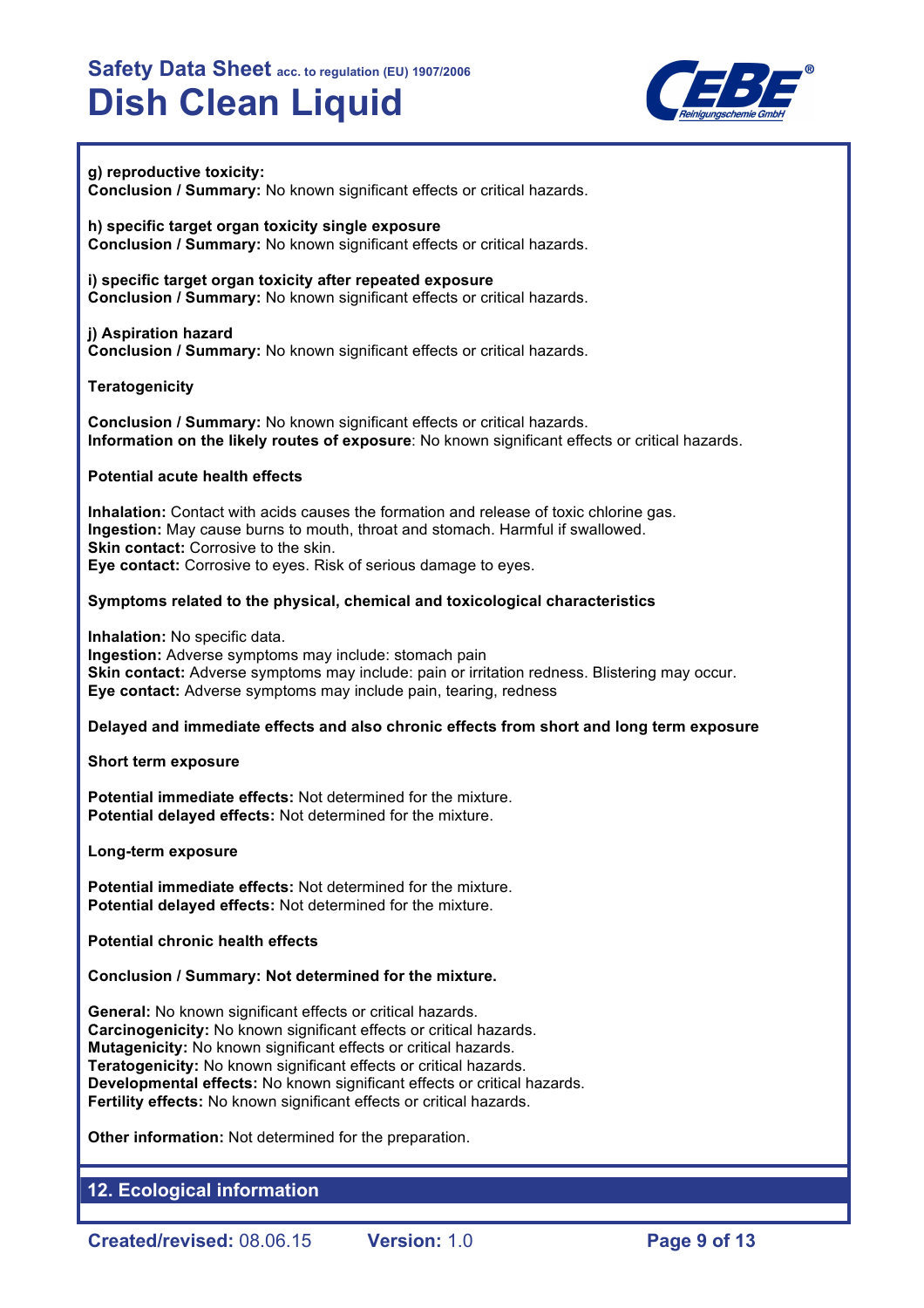

## **12.1 Toxicity**

| Name of<br>substance            | <b>Result</b>                                                                            | <b>Species</b>                      | <b>Exposition</b>                            |
|---------------------------------|------------------------------------------------------------------------------------------|-------------------------------------|----------------------------------------------|
| Potassium hydroxide             | $LC_{50}$ 80 mg/l                                                                        | Fish                                | 96 hours                                     |
| Sodium hypochlorite<br>solution | $EC_{50}$ 0,04 mg/l<br>$EC_{50}$ 46 mg/l<br>$LC_{50}$ 0,032 mg/l<br>$LC_{50}$ 0,032 mg/l | Daphnia<br>Algae<br>Daphnia<br>Fish | 48 hours<br>96 hours<br>48 hours<br>96 hours |

**Conclusion/Summary:** Not determined for this mixture.

#### **12.2 Persistence and degradability**

**Conclusion/Summary:** The surface active ingredients contained in this product are biologically degradable according to regulation 648/2004 EC.

#### **12.3 Bioaccumulative potential**

**Conclusion/Summary:** Not determined for this mixture.

#### **12.4 Mobility in soil**

**Partition coefficient ground/water (K<sub>OC</sub>):** Not determined for this mixture. **Mobility:** Not determined for this mixture.

**12.5 Results of PBT and vPvB assessment**

**PBT:** not applicable **vPvB:** not applicable

#### **12.6 Other adverse effects**

No special effects or hazards known.

## **13. Disposal considerations**

The information in this section contains generic advice and guidance. The list of Identified Uses in Section 1 should be consulted for any exposure scenario or when exposure scenarios on the available applicationspecific information.

Waste disposal according to EC Directives on waste and hazardous waste. Waste codes should be assigned by the user, preferably in collaboration with the waste disposal authorities.

#### **13.1 Waste treatment methods**

#### **Product**

**Methods of disposal:** The generation of waste should be avoided or minimized wherever possible. Empty containers or liners may retain some product residues. Material and its container must be disposed of in a safe way. Significant quantities of waste product residue should not be disposed of via the foul sewer but processed in a suitable effluent treatment plant. Dispose of surplus and non-recyclable products via a licensed waste disposal contractor. Disposal of this product, solutions and any by-products should at all times comply with the environmental protection requirements and waste disposal legislation and the requirements of local authorities. Avoid the proliferation and dispersal of spilled material and contact with soil, waterways, drains and sewers.

**Hazardous waste:** According to the information available to the supplier at the time of creation/editing of this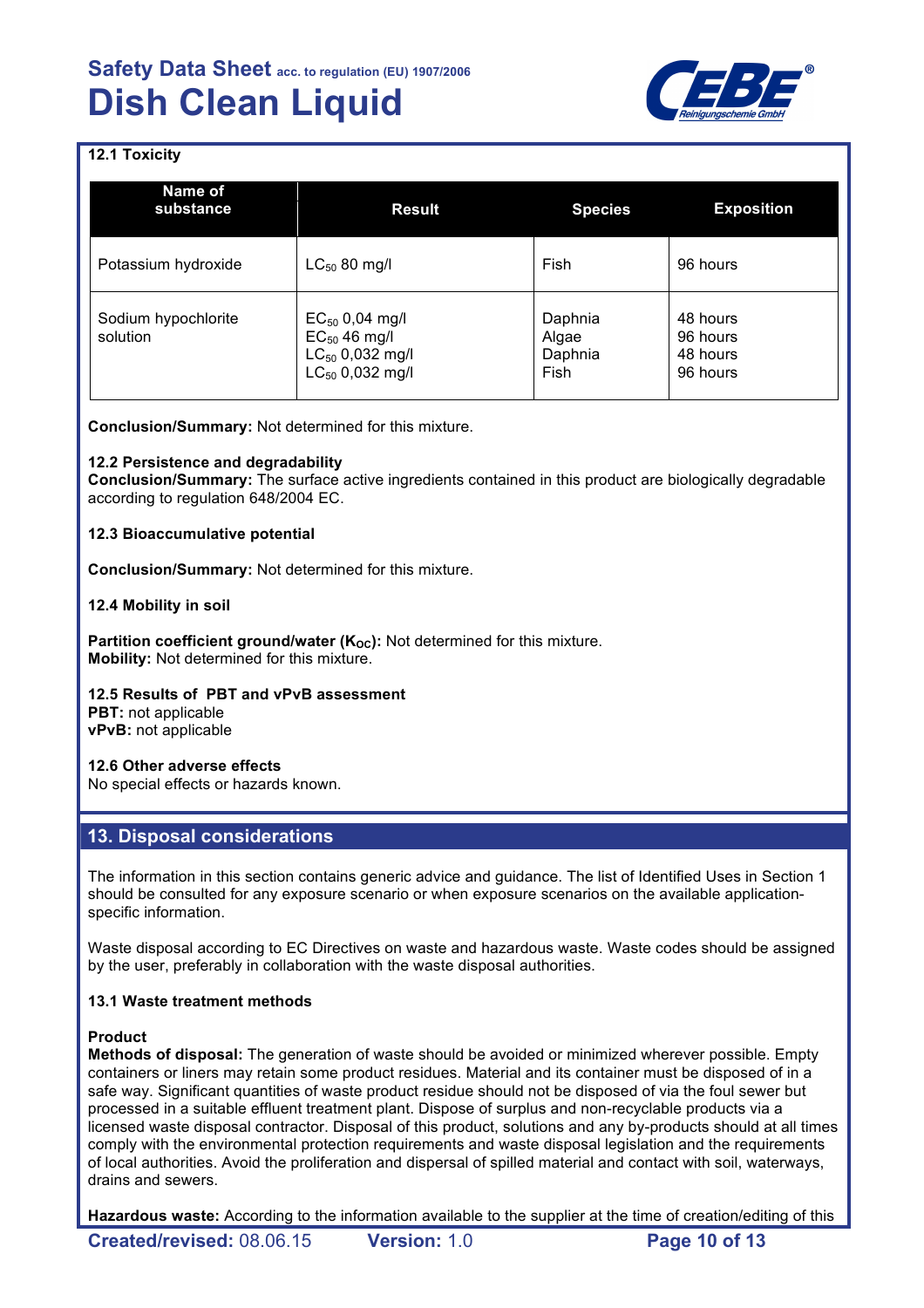

safety data sheet this product is regulated as hazardious waste in the sense of EU regulation 2008/98/EC.

#### **Packaging**

**Methods of disposal:** The generation of waste should be avoided or minimized wherever possible. Waste packaging should be recycled.

**Special precautions:** This material and its container must be disposed of in a safe way. Empty containers or liners may retain some product residues. Avoid the proliferation and dispersal of spilled material and contact with soil, waterways, drains and sewers.

## **14. Transport information**

|                                          | <b>ADR/RID</b>                                                                         | <b>ADR/ADNR</b>                                                                        | <b>IMDG</b>                                                                            | <b>IATA</b>                                                                            |
|------------------------------------------|----------------------------------------------------------------------------------------|----------------------------------------------------------------------------------------|----------------------------------------------------------------------------------------|----------------------------------------------------------------------------------------|
| 14.1 UN Number                           | 3266                                                                                   | 3266                                                                                   | 3266                                                                                   | 3266                                                                                   |
| 14.2 UN proper<br>shipping name          | <b>CORROSIVE</b><br>LIQUID, BASIC,<br>INORGANIC,<br>N.O.S.<br>(Potassium<br>hydroxide) | <b>CORROSIVE</b><br>LIQUID, BASIC,<br>INORGANIC,<br>N.O.S.<br>(Potassium<br>hydroxide) | <b>CORROSIVE</b><br>LIQUID, BASIC,<br>INORGANIC,<br>N.O.S.<br>(Potassium<br>hydroxide) | <b>CORROSIVE</b><br>LIQUID, BASIC,<br>INORGANIC,<br>N.O.S.<br>(Potassium<br>hydroxide) |
| 14.3 Transport<br>hazard class(es)       | $8($ C5 $)$                                                                            | $8($ C5 $)$                                                                            | 8                                                                                      | 8                                                                                      |
| 14.4 Packing<br>group                    | $\mathbf{I}$                                                                           | Ш                                                                                      | Ш                                                                                      | $\mathsf{II}$                                                                          |
| 14.5<br><b>Environmental</b><br>hazards  | Yes.                                                                                   | Yes.                                                                                   | Marine Pollutant.                                                                      | Yes.                                                                                   |
| 14.6 Special<br>precautions for<br>iuser | None.                                                                                  | None.                                                                                  | None.                                                                                  | None.                                                                                  |

**14.7 Transport in bulk according to Annex II of MARPOL 73/78 and the IBC Code** Not applicable.

**Multiplier according to ADR / RID 1.1.6.3:** 3

**Tunnel restriction code:** E

## **15. Regulatory information**

**15.1 Safety, health, and environmental regulations/legislation specific for the substance/mixture**

**EC-Regulation Nr. 1907/2006 (REACh)**

**Appendix XIV - Index of substances that require permission Substances causing special concern:** None of the ingredients is listed.

**Appendix XVII – Restriction of the production, the distribution, and the use of specific hazardous substances, mixtures, ans products:** Not applicable.

**Other EU-Regulations Contents according to 648/2004 EC:** 5 – 15% phosphates, 5 – 15% chlorine-based bleach.

**15.2 Chemical safety assessment**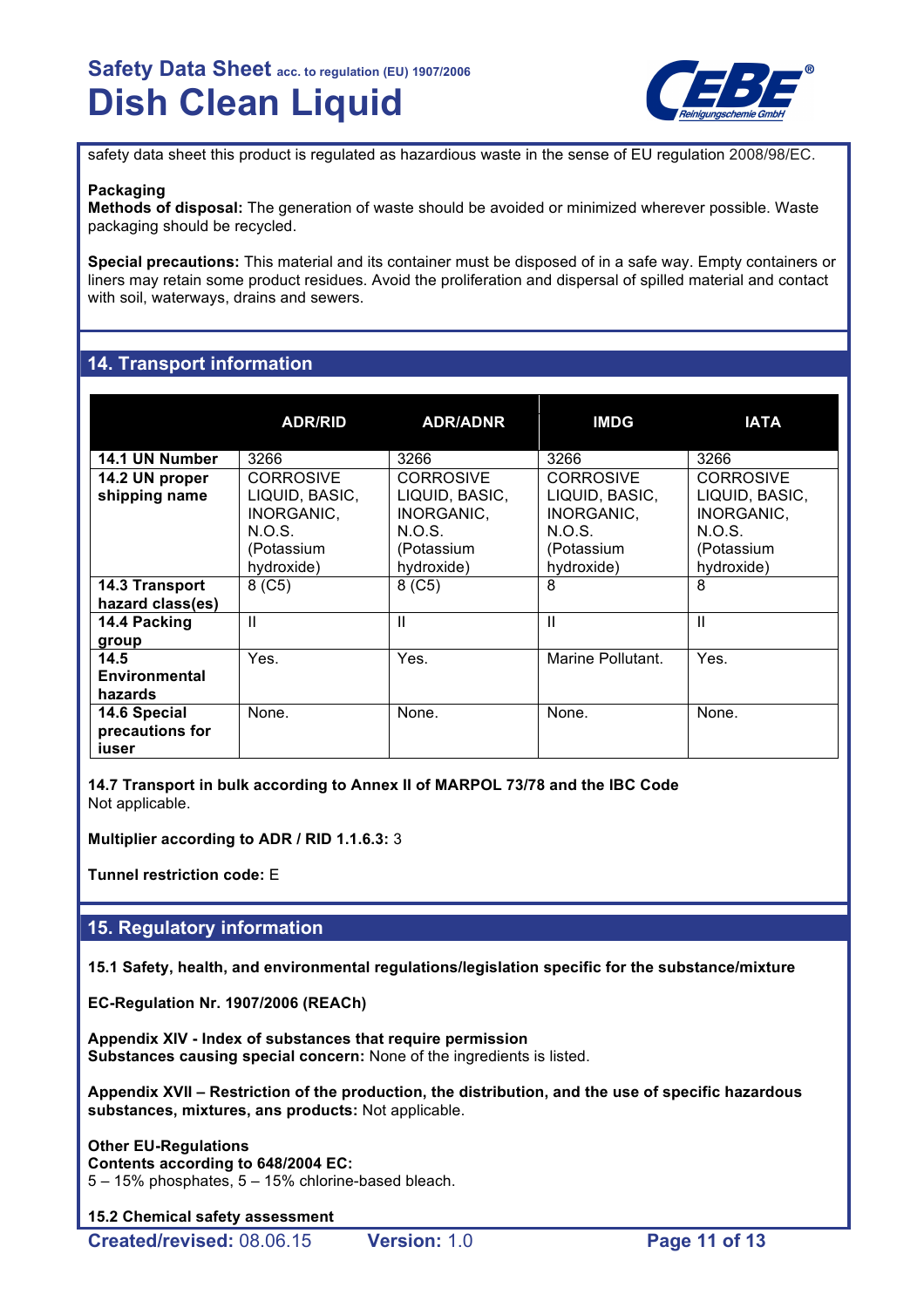

This product contains substances that still require substance assessments.

## **16. Other information**

 $\triangleright$  Marks the information that was changed since the last version.

### **Abbreviations and acronyms:**

ADN/ADNR = European agreement for the international transport of hazardous materials on inland waterways ADR = European agreement for the international transport of hazardous materials on roads ATE = Estimation acute toxicity BCF = Bio concentration factor

CLP = Regulation concerning the classification, labeling, and packaging Verordnung über die Einstufung, Kennzeichnung und Verpackung [Regulation (EC) No. 1272/2008] CAS = Chemical Abstracts Services Number DNEL = Derived Non-Effect Level DPD = Mixture regulation [1999/45/EG] EC = Europaean Commission EG = EG-Nummer EUH-Satz = CLP-specific hazard phrase IATA = International Aviation Transport Association IBC = Intermediate Bulk Container IMDG = International Maritime Dangerous Goods Code LogPow = Logarithm base-10 of the n-octanol:water pertition coefficient MARPOL 73/78 = International agreement from 1973 for the prevention of marine pollution caused by ships in the version of the protocol from 1978. ("Marpol" = marine pollution) MAK = maximum workplace concentration PBT = Persistent, bioacuumulating, and toxic PNEC = Predicted No-Effect Concentration REACH = Regultion concerning the Registration, Evauation, Approval and Restriction of Chemical Substances [Regulation (EC) No. 1907/2006] RID = Regulation for the transport of hazardous goods by railway REACH # = REACH Registration number vPvB = very persistent and very bioaccumulating

### **Full text of abbreviated H statements:**

EUH031 Contact with acids liberates toxic gas. H290 May be corrosive to metals. H302 Harmful if swallowed. H314 Causes severe skin burns and eye damage. H318 Causes serious eye damage.

H400 Very toxic to aquatic organisms.

H410 Very toxic to aquatic life with long lasting effects.

#### **Full text of classifications [CLP / GHS]**

Acute Tox. 4 = ACUTE TOXICITY: ORAL - Category 4 Aquatic Acute 1 = AQUATIC HAZARD - Category 1 Eye Dam. 1 = SERIOUS EYE DAMAGE / EYE IRRITATION - Category 1 Met. Corr. 1 = corrosive to metals, substances or mixtures - Category 1 Skin Corr. 1A = CORROSION / IRRITATION SKIN - Category 1A Skin Corr. 1B = CORROSION / IRRITATION SKIN - Category 1B

#### **Manufacturer of protective gloves:**

KCL GmbH Industriepark Rhön